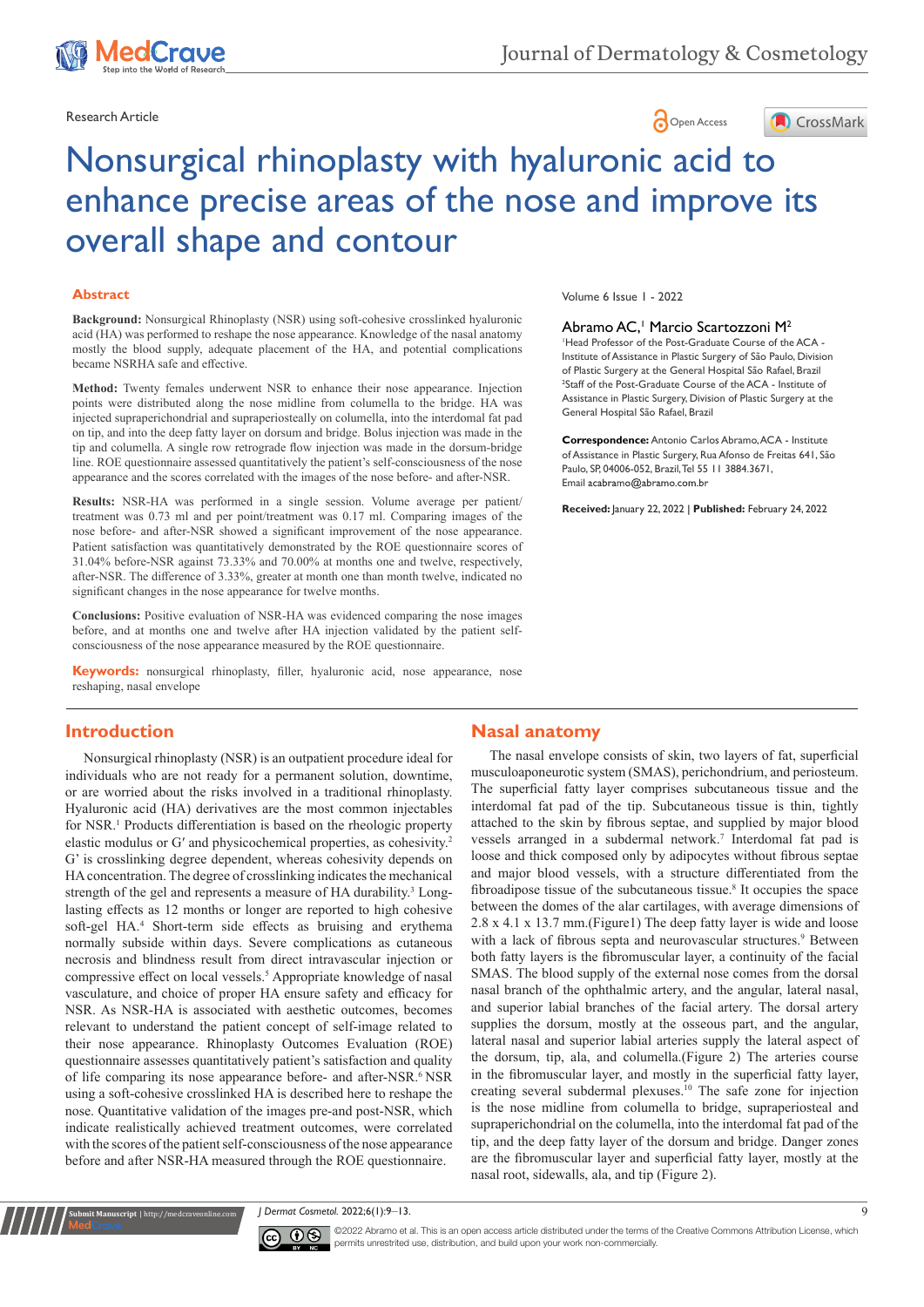

**Figure 1** Interdomal fat pad (IDFP) located between the domes (RD, LD) of both alar cartilages.



**Figure 2** Dorsal nasal artery (D) branch of the ophthalmic artery (O). Angular (A), lateral nasal (LN), superior labial (SL) arteries branches of the facial artery (F). Circles at the nasal root, sidewalls and nasal ala indicate danger zones for injection.

# **Materials and methods**

Twenty females, aged from 39- to 49-year-old, mean age of 43.4-year-old, dissatisfied with the nose appearance, underwent NSR-HA. Exclusion criteria were males, smokers, bleeding disorders, allergy, nasal acne and trauma, scars, surgical procedures, and patients with nonrealistic outcome expectations. To prevent unequal diffusion of the gel, which could interfere with the results, all patients used the filler QTFill SIGNATURE SubQ, a high cohesive and high G' soft-HA with 24 mg/ml of HA crosslinked with BDDE 2.0 ppm and 0.3% lidocaine hydrochloride, from a single manufacturer (S. THEPHARM Co. Ltd., Seoul, Korea). Patients were followed for twelve months. All patients signed an informed consent form agreeing to the proposed treatment that was performed according to the 1964 Helsinki Declaration and Medical Research Involving Human Subjects.

### **Injection procedure**

Topical anesthesia with lidocaine hydrochloride cream was used on the nose before injection. The nose was cleaned with alcoholic chlorhexidine solution before each injection. A 27G½ needle injected the HA slowly and carefully, observing the filling and color of the area, to avoid vascular disorders. Injection points were distributed along the midline of the nose, from the columella to the bridge, to prevent lateral deviation of the nose. HA was injected supraperiosteally at the base of the columella, supraperichondrial at the middle of the columella, into the interdomal fat pad of the tip, and deep fatty layer of the dorsum and bridge. Bolus injection was made in the tip and columella, whereas a single row retrograde flow injection was made in the dorsum and bridge. Pinching and lifting the skin in the tip, dorsum and bridge when injecting HA prevented major blood vessels compromise and lateral spread of the gel (Figure 3). Small volumes of HA per injection point were enough to remodel the nose.

#### **Injection points**

Columella - Point C1 was made over the nasal spine to increase the columella-labial angle (Figure 3A) and point C2 in the middle of the columella over the cephalic portion of the medial crus of both alar cartilages to project and elongate the columella (Figure 3B).

Tip - Point T1 was made between the domes of the alar cartilages in the caudal portion of the interdomal fat pad to project the tip forward (Figure 3C) and point T2 over the domes of the alar cartilages in the cephalic portion of the interdomal fat pad to project the tip upward (Figure 3D).



**Figure 3** Injection points on the columella (A) C1 and (B) C2, and on the tip (C) T1 and (D) T2.

Dorsum - Point D was made at the caudal portion of the dorsum over the cartilaginous septum to thin, straighten and raise the dorsum (Figure 4A).

Nasal Bridge - Point NB was done at the upper half of the dorsum, over the bony hump to level the nasal bridge with the dorsum (Figure 4B).



**Figure 4** Pinching and lifting the skin throughout HA injection avoided to injure the major blood vessels of the nasal envelope (A) at the dorsum and (B) at the bridge.

**Citation:** Abramo AC, Marcio SM. Nonsurgical rhinoplasty with hyaluronic acid to enhance precise areas of the nose and improve its overall shape and contour. *J Dermat Cosmetol.* 2022;6(1):9‒13. DOI: [10.15406/jdc.2022.06.00199](https://doi.org/10.15406/jdc.2022.06.00199)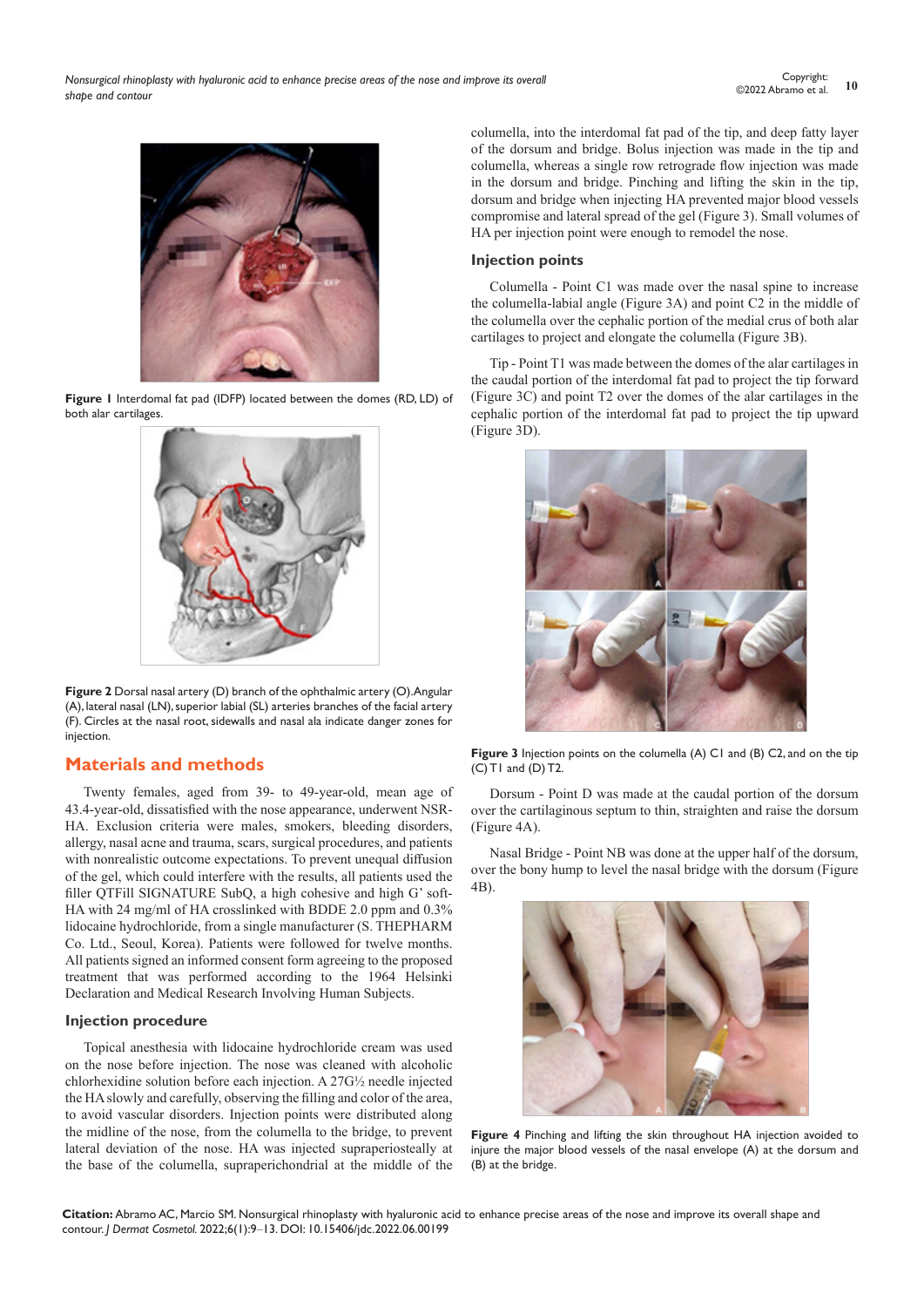*Nonsurgical rhinoplasty with hyaluronic acid to enhance precise areas of the nose and improve its overall shape and contour*

#### **Assessments**

ROE questionnaire adjusted for NSR assess patient's selfconsciousness of the nose appearance and quality of life before- and at months one and twelve after-NSR. The questionnaire is composed of six questions and measures the way patients perceive their nose appearance and the way they think the people around them view their nose appearance.11 The score of each question is divided by 24 and multiplied by 100, which leads to a score varying between 0 and 100, 0 indicating absolute disappointment of the patient and 100 absolute satisfaction. Patients with scores greater than 50% were considered satisfied.



**Figure 5** (A) A 49-year-old female with an enlarged dorsum and tip. (B) Improvement of the nose with 0.95 ml of HA distributed on six nasal zones.

#### **Results**

Twenty females underwent NSR-HA in a single session on six nasal zones via twenty-four injection points on the columella, thirtyfive on the tip, nineteen on dorsum, and six on the bridge, an average of 4.2 points per patient. Injection volume on the columella was 1.64 ml, 1.28 ml in point C1 and 0.36 ml in point C2; the tip received 4.06 ml, 0.91 ml in point T1 and 3.15 ml in point T2; the dorsum 8.63 ml, and the bridge 0.35 ml. The volume average per patient/treatment was 0.73 ml and per point/treatment 0.17 ml. Table 1 summarizes patient distribution and injection points, and volume of HA per patient/nasal zones. NSR-HA was an augmentation rhinoplasty, even though made the nose appear smaller by making it look thinner and straighter, with a pointed tip (Figure 5). The reshaped nose was featured by the increase of the columella-labial angle over 90 degrees and projection of the columella; pointer tip with elongation and projection rightly balanced anteriorly and upward, and a light point centered on its highest projection; and leveling, thinning, and straighten of the dorsum-bridge line (Fig.6). Stretching and straightening of the columella, and projection and thinning of the domes recovered the tip symmetry (Figure 7). Comparing the images of the patient before and after NSR-HA showed a significant aesthetic enhancement of the nose appearance, with the HA injected remaining in situ without evidence of significant resorption or loss of correction from month one to month twelve (Figure 8). Satisfaction and quality of life of the patient enhanced significantly with the improvement of the nose appearance after NSR-HA. The ROE questionnaire score of 31.04% before HA injection compared with the scores of 73.33% and 70.00% at months one and twelve after HA injection, validated quantitatively the noticeable improvement of the nose appearance after NSR-HA. Moreover, the score of 3.33% lesser in month twelve than in month one showed that there were no significant changes in the nose appearance for twelve months, endorsing the efficacy and long-lasting of NSR-HA. Table 2 summarizes the scores of the ROE questionnaire on patient self-consciousness of the nose appearance and quality of life. Adverse events as erythema, swelling, or bruising regressed spontaneously within days. No major complications as asymmetry, granuloma, skin necrosis, or blindness occurred in this series of patients.



Figure 6 (A,C) A 48-year-old female with bridge enlargement and distorted dorsum, drop tip, and acute columella-labial angle. (B,D) A total of 0.88 ml of HA balanced and straightened the dorsum-bridge line, elongated and projected the tip, and projected the columella increasing the columella-labial angle.



**Figure 7** Basal view of the 48-year-old female. (A) Shortening of the columella and asymmetry of the tip. (B) A volume of 0.13 ml of HA increased the length of the columella, and 0.20 ml projected and refine the tip.



**Figure 8** (A,B) A 39-year-old female with a hump, enlarged dorsum, drop tip and retracted columella. (C,D) A total of 0.94 ml of HA projected the columella, increased the columella-labial angle, pointed the tip, and projected and narrowed the dorsum-bridge line at one month after HA injection. (E,F) The reshaped nose remained stable with no significant changes until month twelve after HA injection.

#### **Discussion**

Nonsurgical rhinoplasty with fillers was an useful, temporary, minimally invasive alternative to conventional rhinoplasty. Various soft-tissue fillers, as autologous graft and HA, among others, appeared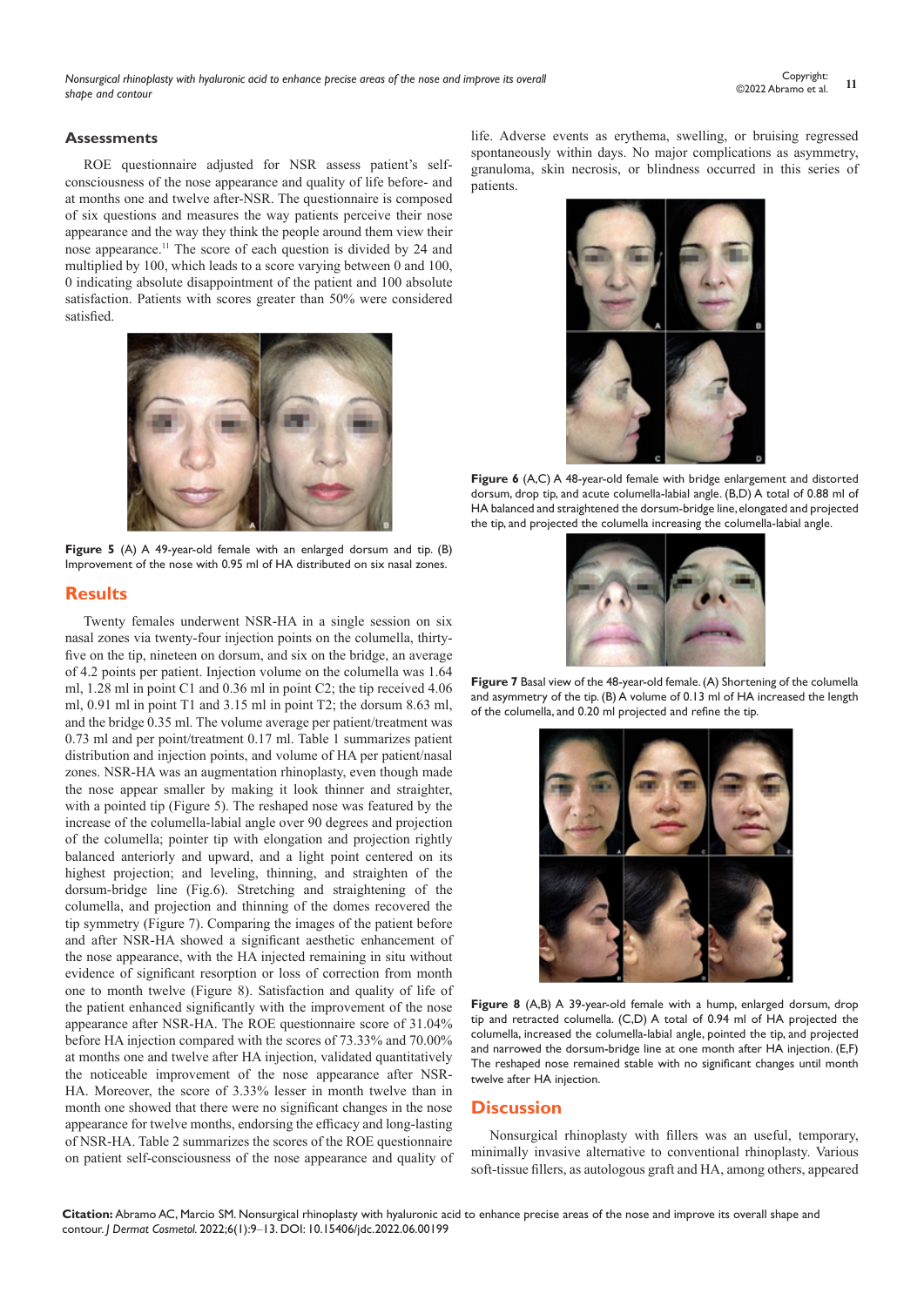to be similarly effective and safe within a period, however, the ease of obtaining, storing, and cost guided the use of HA in NSR.12 To acquire more accurate outcomes, NSR-HA involved only females, since nasal dimensions and skin thickness were larger in males than females.13,14 The 39-49 age-group was chosen to be the middle-age, once the tip resistance became less intense the older the patient's agegroup.<sup>15</sup> According to Ahn et al.,<sup>16</sup> needles and cannulas of the same gauge showed different inner and outer diameters. As the amount of the filler injected was determined by the inner diameter, only needles were used to prevent dispersion of the gel outside of the injection site. Crosslinked HA fillers with high G' and high cohesivity have large resistance to stretch and flattening with high durability in the injection site, properties required for a nasal filler.<sup>17</sup> Despite its high cohesivity and elasticity, the gel of the filler QTFill SIGNATURE SubQ exhibited softness, smooth flow, and mostly a compact and homogeneous tissue diffusion, which rendered it more stable into the nasal envelop, without significant changes in the nose appearance for twelve months. As HA degradation occurred on the external surface of the gel and inside it, the small volume injected, and compactness of the gel delayed the enzymatic acting, ensuring long-lasting of the NSR-HA.18 Small volumes of HA, from 0.45- to 0.95-ml per patient, were sufficient for a pronounced effect in remodeling the nose. Overcorrection was avoided to prevent a delayed distorting augmentation of the nose, due to the hygroscopic property of the HA fillers to absorb water, mostly in

the first month after application.<sup>19</sup> The width of the dorsum and nasal bridge was effectively controlled with the HA injected in a single row than multiple rows. HA injected on the nose midline without deviating from it minimized the possibility of nasal asymmetry.20 The most important anatomical considerations in NSR-HA were the vascular network and its relationship with the fat layers, of great relevance to avoid potential risk of intravascular injections, or compressive effect on local vessels. Injections over the bone and cartilage at the columella, into the interdomal fat pad of the tip, and into the deep fat layer of the dorsum and bridge created a safe protocol for NSR-HA, since the nasal arteries coursed in the musculoaponeurotic system and subcutaneous tissue.<sup>21</sup> Unlike Humphrey et al.,  $^{22}$  HA was not injected at the root, ala, and mostly at sidewalls, once the gel could pressure the subdermal nasal vasculature, with risk of tissue necrosis. Efficacy and long-lasting of the NSR-HA were clinically and quantitatively well-evidenced. No significant changes in the nose images from month one to month twelve showed that the HA injected remained stable without evidence of significant resorption or loss of correction for twelve months. Quantitative validation was established by the scores of 31.04% before- and 73.33% at month one and 70.00% at month twelve after-NSR. The scores showed a significant positive correlation between the increase of patient satisfaction and quality of life, with clinical improvement of the nose appearance after NSR-HA.

**Table 1** Patient distribution. Injection points and volume of HA for nasal zones

|             | age | Columella |                | tip  |      | dorsum | nasal                    |
|-------------|-----|-----------|----------------|------|------|--------|--------------------------|
|             |     | СI        | C <sub>2</sub> | ΤI   | T2   |        | bridge                   |
| I           | 42  | 0.05      | 0.03           | 0.07 | 0.13 | 0.4    |                          |
| 2           | 41  |           | ÷,             | 0.1  | 0.2  | 0.5    | 0.05                     |
| 3           | 45  | 0,05      |                | 0.05 | 0.12 | 0.53   | 0.05                     |
| 4           | 39  | 0.1       | 0.05           | 0.05 | 0.15 | 0.45   |                          |
| 5           | 42  |           |                |      | 0.1  | 0.5    | $\overline{\phantom{0}}$ |
| 6           | 39  | 0.1       | 0.03           | 0.05 | 0.15 | 0.5    |                          |
| 7           | 49  | 0.1       | 0.05           | 0.05 | 0.2  | 0.5    | 0.05                     |
| 8           | 43  |           | ۰              | 0.07 | 0.4  |        |                          |
| 9           | 43  | 0.1       | 0.03           |      | 0.15 | 0.37   | 0.05                     |
| 10          | 45  | 0.1       |                | 0.08 | 0.12 | 0.55   |                          |
| П           | 46  |           |                |      | 0.1  | 0.35   |                          |
| 12          | 42  | 0.1       | 0.04           | 0.08 | 0.17 | 0.5    | ٠                        |
| 13          | 46  | 0,05      |                | 0.05 | 0.15 | 0.4    |                          |
| 4           | 45  | 0,08      |                |      | 0.12 | 0.58   |                          |
| 15          | 46  | 0.1       | 0.05           |      | 0.17 | 0.33   |                          |
| 16          | 48  | 0.1       | 0.03           | 0.08 | 0.12 | 0.45   | 0.1                      |
| 17          | 41  |           |                | 0.05 | 0.15 | 0.4    |                          |
| 18          | 41  | 0,05      |                | 0.03 | 0.13 | 0.5    | $\overline{\phantom{0}}$ |
| $ 9\rangle$ | 46  | 0.1       |                | 0.05 | 0.15 | 0.3    |                          |
| 20          | 39  | 0.1       | 0.05           | 0.05 | 0.17 | 0.52   | 0.05                     |

**Table 2** ROE questionnaire to assess the patient self-consciousness of its nose appearance

| <b>Questions</b>                                                                                | <b>Answers</b>  |                 |                 |  |
|-------------------------------------------------------------------------------------------------|-----------------|-----------------|-----------------|--|
|                                                                                                 | pre NSR         | 01 month        | 12 months       |  |
|                                                                                                 |                 | after NSR       | after NSR       |  |
| I. How well do you like the appearance of your nose?*                                           | $0.55 \pm 0.14$ | $3.65 \pm 0.33$ | $3.30 \pm 0.25$ |  |
| 2. How well are you able to breathe through your nose?*                                         | $2.90 \pm 0.25$ | $2.85 \pm 0.23$ | $2.80 \pm 0.25$ |  |
| 3. How much do you feel your friends and loved ones like your nose?*                            | $1.05 \pm 0.11$ | $3.40 \pm 0.38$ | $3.30 \pm 0.44$ |  |
| 4. Do you think your current nasal appearance limits your social or professional activities? ** | $1.25 \pm 0.21$ | $3.60 \pm 0.36$ | $3.50 \pm 0.35$ |  |
| 5. How confident are you that your nasal appearance is the best it can be?*                     | $0.80 \pm 0.10$ | $3.55 \pm 0.36$ | $3.45 \pm 0.36$ |  |
| 6. Would you like alter the appearance of your nose nonsurgically with hyaluronic acid?**       | $0.90 + 0.67$   | $0.55 \pm 0.09$ | $0.45 \pm 0.06$ |  |

\*Answer ranged from 0 (not at all) to 4 (completely)

\*\*Answer ranged from 0 (Always) to 4 (Never)

\*\* Answer ranged from 0 (definitely) to 4 (no)

**Citation:** Abramo AC, Marcio SM. Nonsurgical rhinoplasty with hyaluronic acid to enhance precise areas of the nose and improve its overall shape and contour. *J Dermat Cosmetol.* 2022;6(1):9‒13. DOI: [10.15406/jdc.2022.06.00199](https://doi.org/10.15406/jdc.2022.06.00199)